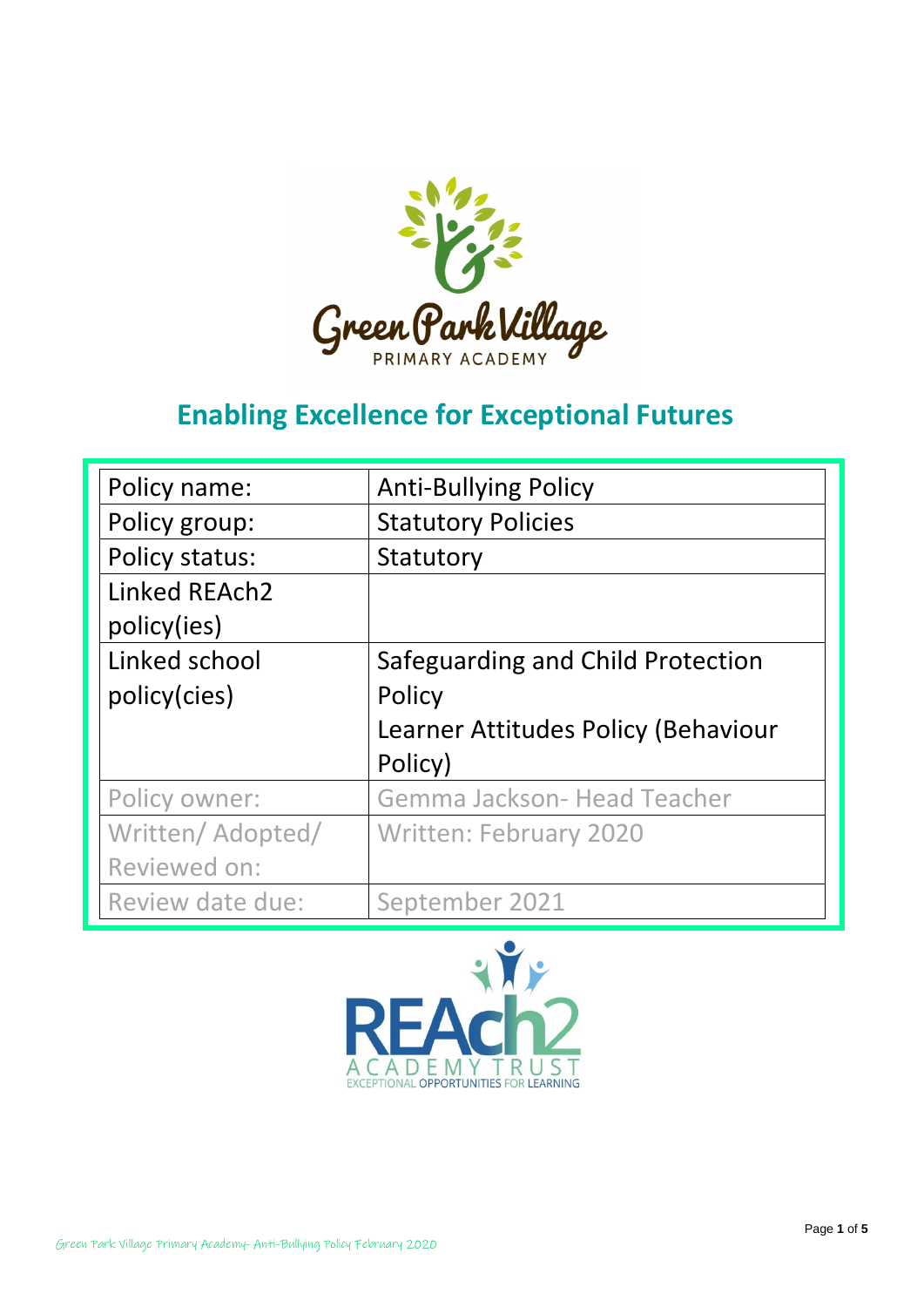# **Anti- Bullying Policy**

#### **Introduction**

We are committed to providing a caring, friendly and safe environment for all of our pupils so they can learn in a relaxed and secure atmosphere. Bullying of any kind is unacceptable at our school. If bullying does occur, all pupils are aware that they should tell and know that incidents will be dealt with promptly and effectively. We are a *TELLING*  school. This means that *anyone* who knows that bullying is happening is expected to tell the staff.

### **Objectives of this policy**

- All governors, teaching and non-teaching staff, pupils and parents should have an understanding of what bullying is
- All governors, teaching and non-teaching staff should know what the school policy is on bullying, and follow it when bullying is reported
- All pupils and parents should know what the school policy is on bullying, and what they should do if bullying arises
- As a school we take bullying seriously.
- Pupils and parents should be assured that they will be supported when bullying is reported
- Bullying will not be tolerated

**Designated Member of Staff** – Gemma Jackson- Head Teacher

#### **What Is Bullying?**

At Green Park Village Primary Academy, we define bullying as three things which have to happen at the same time to hurt somebody either physically, mentally or emotionally:

- 1. Use of power size, strength, knowledge or number.
- 2. Deliberate done intentionally/on purpose (not by accident/in the heat of the moment).
- 3. Repeated it happens again and again.

#### Bullying can be:

| <b>Emotional</b> | Being unfriendly, excluding, tormenting (for example, hiding books or threatening gestures)                                                                                                                                                         |  |
|------------------|-----------------------------------------------------------------------------------------------------------------------------------------------------------------------------------------------------------------------------------------------------|--|
| <b>Physical</b>  | Pushing, kicking, hitting, punching or any use of violence                                                                                                                                                                                          |  |
| Racist           | Racial taunts, graffiti, gestures                                                                                                                                                                                                                   |  |
| <b>Sexual</b>    | Unwanted physical contact or sexually abusive comments                                                                                                                                                                                              |  |
| Homophobic       | Because of, or focusing on, the issue of sexuality                                                                                                                                                                                                  |  |
| Verbal           | Name-calling, sarcasm, spreading rumours, teasing                                                                                                                                                                                                   |  |
| Cyber            | All areas of internet misuse, such as email, social networking sites and chat room misuse<br>Mobile threats by text messaging, phone calls and answerphone/recorded messages<br>Misuse of associated technology such as camera and video facilities |  |

#### **Why is it Important to Respond to Bullying?**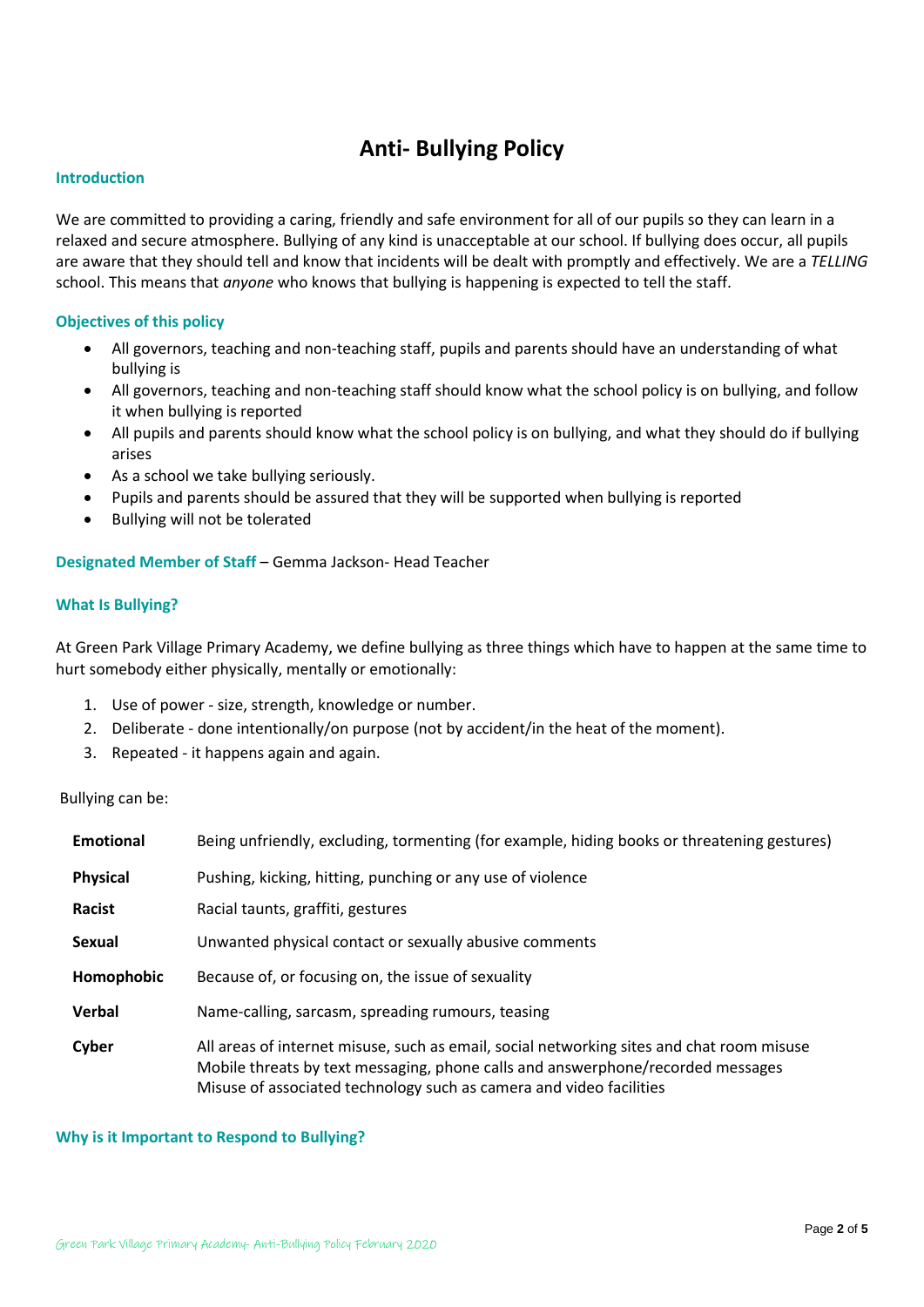Bullying hurts. No one deserves to be a victim of bullying. Everybody has the right to be treated with respect. Pupils who are bullying need to learn different ways of behaving. As a school, we take our responsibility to respond promptly and effectively to issues of bullying seriously.

# **Signs and symptoms**

A child may indicate by signs or behaviour that he or she is being bullied. Adults should be aware of these possible signs and that they should investigate if a child:

- Is frightened of walking to and from school
- Begs to be driven to school
- Changes their usual routine
- Is unwilling to go to school (school phobic)
- Begins truanting
- Becomes withdrawn, anxious, or lacking in confidence
- Starts stammering
- Attempts or threatens suicide or runs away
- Cries themselves to sleep at night or has nightmares
- Feels ill in the morning
- Begins to do poorly in school work
- Comes home with clothes torn or books damaged
- Has possessions go "missing"
- Asks for money or starts stealing money (to pay the bully)
- Has dinner or other monies continually "lost"
- Has unexplained cuts or bruises
- Comes home starving (money / lunch has been stolen)
- Becomes aggressive, disruptive or unreasonable
- Is bullying other children or siblings
- Stops eating
- Is frightened to say what is wrong
- Gives improbable excuses for any of the above

These signs and behaviours could indicate other problems, but bullying should be considered as a possibility and should be investigated.

If a child feels that they are being bullied then there are several procedures that they are encouraged to follow and these are not hierarchical:

- Tell a friend
- Tell your School Council representative
- Tell a teacher or adult whom you feel you can trust
- Tell a parent or adult at home whom you feel you can trust
- Discuss it as part of your Circle Time
- Ring Childline and follow the advice given

# **Procedures**

- 1. Report bullying incidents to staff. All known/reported incidences of bullying will be investigated by the Class Teacher or by a senior member of staff
- 2. The incidents will be recorded by senior staff using the incident log
- 3. In serious cases parents should be informed and will be asked to come in to a meeting to discuss the problem
- 4. If necessary and appropriate, police will be consulted
- 5. The bullying behaviour or threats of bullying must be investigated and the bullying stopped quickly.
- 6. An attempt will be made to help the bully (bullies) change their behaviour.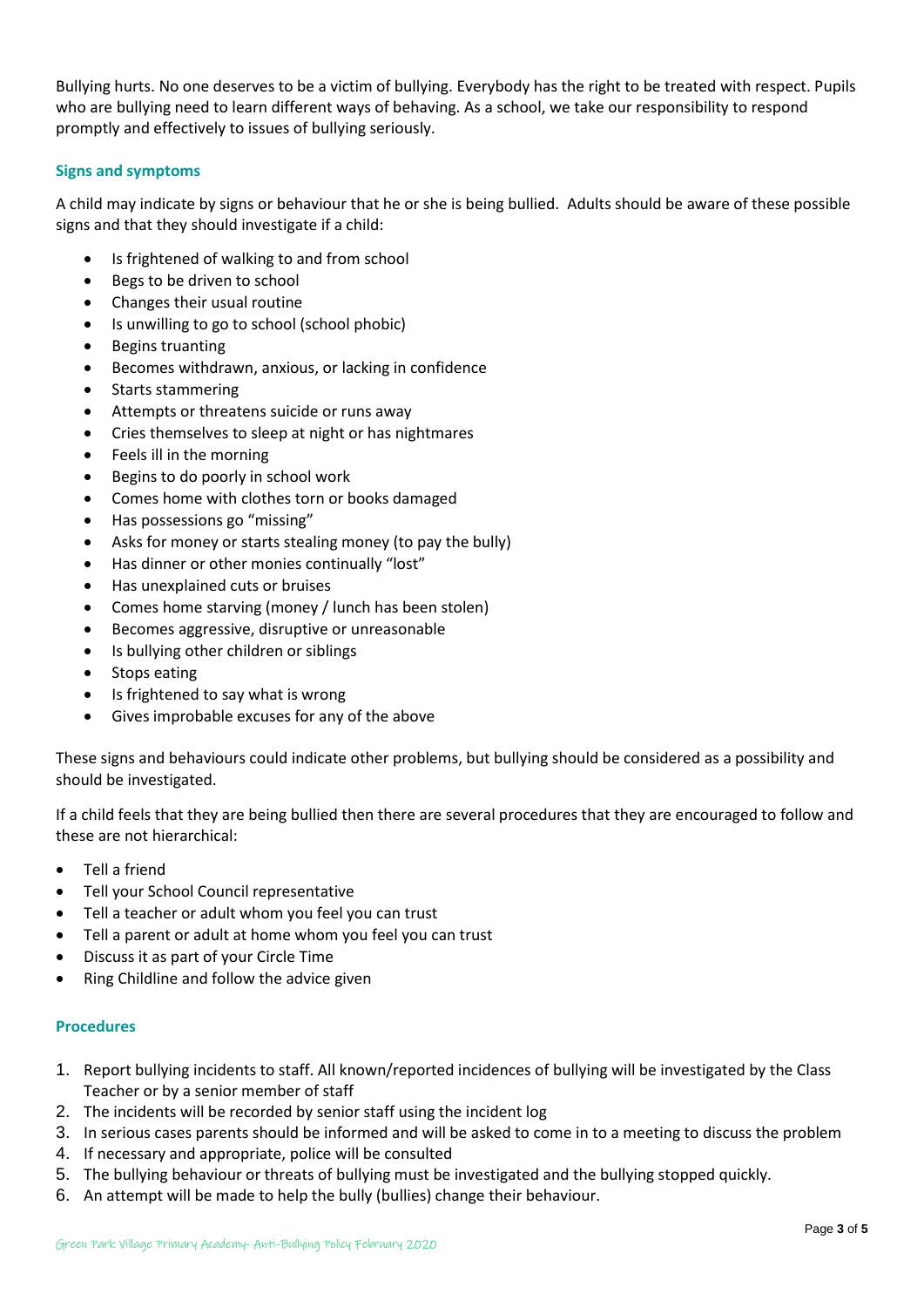- 7. All incidents of bullying will be discussed with all relevant staff during the Monday morning briefing. Parents of the children involved will also be informed, in order that everyone can be vigilant and that bullying may be prevented from happening in the future.
- 8. Incidents of bullying will be discussed with the Local Governing Body (Safeguarding Governor)

# **Outcomes**

- 1. All known/reported incidences of bullying will be investigated by the Class Teacher or by a senior member of staff
- 2. Parents of the victim may also be questioned about the incident or about their general concerns
- 3. The bully (bullies) may be asked to genuinely apologise. Other consequences may take place in line with the Learner Attitudes Policy (Behaviour Policy)
- 4. In some cases, outside agencies may be requested to support the school or family in dealing with bullying, for example, the Police or a Counsellor
- 5. In serious cases, suspension or even exclusion will be considered for the perpetrator(s)
- 6. If possible, the pupils will be reconciled
- 7. After the incident / incidents have been investigated and dealt with, each case will be monitored to ensure repeated bullying does not take place- any repetition post school actions must be reported immediately as this would be viewed very seriously

# **Prevention**

We feel that it is as important to try to prevent bullying, as it is to deal with incidents of bullying. In this way, we hope that we are preparing children for life outside school as well as ensuring that time in school is happy and safe.

- The ethos and working philosophy of Green Park Village Primary Academy means that all staff actively encourage children to have respect for each other and for other people's property
- Good and kind/polite behaviour is regularly acknowledged and rewarded
- Staff will regularly discuss bullying. This will inform children that we are serious about dealing with bullying and lead to open conversations and increased confidence in children to want to discuss bullying
- Staff will reinforce expectations of positive behaviour/ learner attitudes as a regular discussion
- Staff will follow the equality policy; welcoming every child to our school
- Staff must be careful not to highlight differences of children or an individual child, even if this is done in jest. This gives other children advocacy to use this difference to begin calling names or teasing.
- Staff must reinforce a general message that children do not have to be friends with everyone else, but they must be respectful of everyone else's feelings.

We will use KIDSCAPE methods for helping children to prevent bullying. As and when appropriate, these may include:

- Holding anti-bullying days/weeks
- Writing stories or poems or drawing pictures about bullying
- Reading stories about bullying or having them read to a class or assembly
- Making up role-plays
- Having discussions about bullying and why it matters that it does not occur
- Using circle time to address issues as a class
- Using 'worry boxes' or feelings circles so that children can express that they need to talk in private

# **<https://www.kidscape.org.uk/advice/>**

# **Advice to Parents**